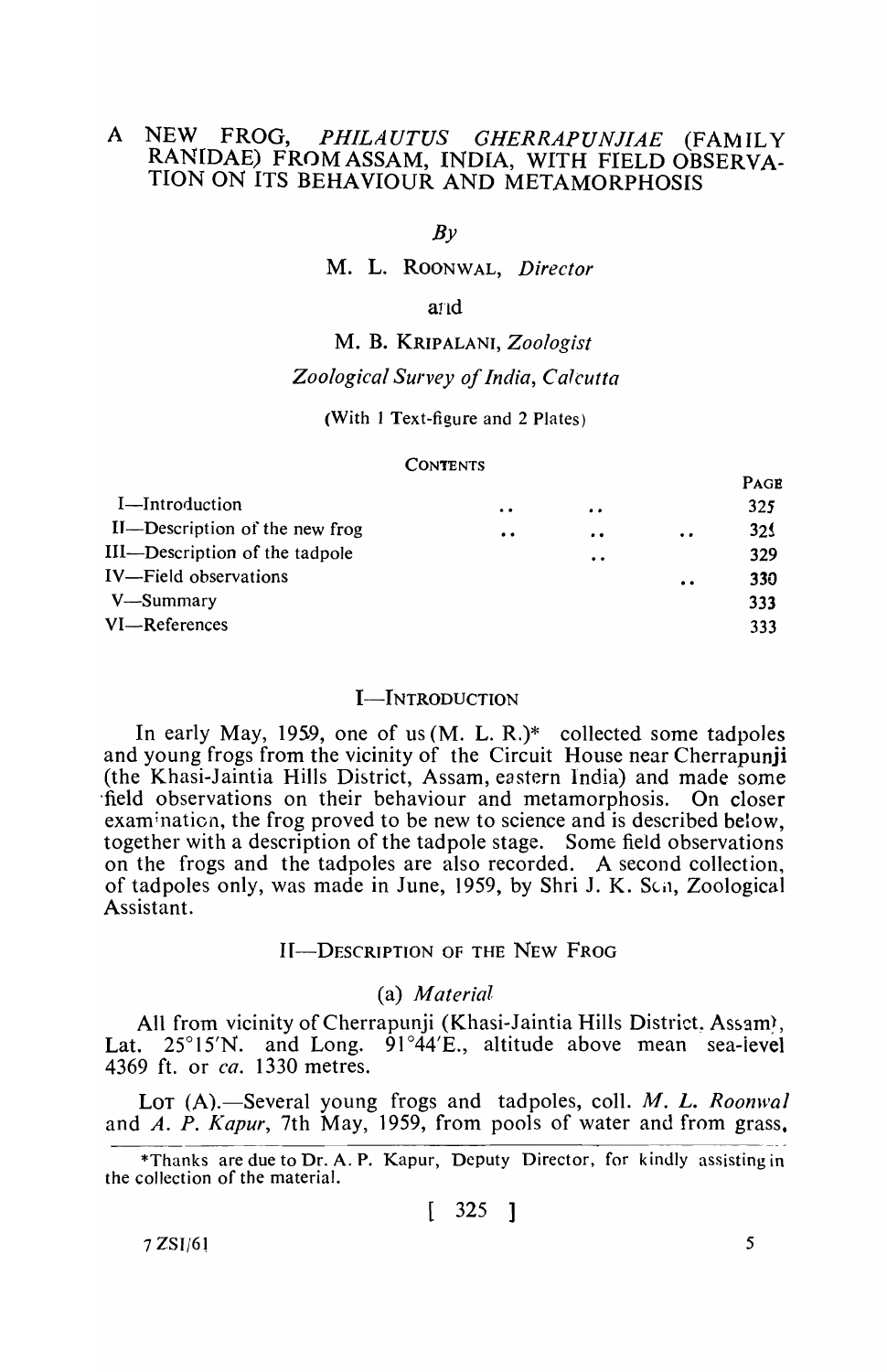etc., near the Circuit House, about 3 km. from Cherrapunji town, as  $follows :=$ 

Field Coll. No. R1/7.5.59.—-Several young, recently metamorphosed frogs (head-and-body, excluding legs, *ca.* 13 mm. long).

No. R2/7.5.59. Several tadpoles: From pools of water below Circuit House.

LOT (B).-Field Coll. No. A22, Several tadpoles, coll. *J. K. Sen,* 27th June, 1959, *ca.* 2 km. south of Circuit House, in a small pool, by the side of road connecting Cherrapunji bazar with Mablang village.

## (b) *Description*

## Family RANIDAE

## Genus Philzutus Gistel

1848. *Philautus*, J. von. N. F. X. Gistel, *Naturg. Thierr.*, Stuttgart, p. 10.

Philautus cherrapunjiae sp. nov.

## (Plates 24 and 25 ; and Table 1)

The following description is based on young, recently metamorphosed frogs; older specimens were not available.

*General:* Colour (in alcohol): Dorsally varying from grey to dark brownish, rather uniform and with no markings ; limbs paler. Ventrally, body slightly grey; throat somewhat paler; limbs paler and creamish. Skin above smooth, with few folds ; a weak fold from eye to shoulder present; ventrally with coarse granulations on abdomen. Natural colour (in living specimens) Body: Dorsum: Dirty grass green, eyes blackish; portion of head below eyes whitish. Venter: Chin and lower jaw whitish, chest and abdoruen dusky grey. Arms a nd legs: Dorsally dirty white with pale green tinge , ventrally similar but paler. Some specimens much darker, almost dark grey dorsally and grey ventrally. Size small (head-and-body about 12-13 mm. long). Body depressed: constricted at the waist.

Head : Rather depressed; broader than long; snout short and truncate, a little shorter than the maximum diameter of eye; canthus rostralis indistinct; loreal region slightly concave. Nostrils closer Lo the tip of snout than to the anterior corner of eye. Eyes prominent, directed forwards and upwards, and with a rounded pupil; upper eyelids broad; minimum interorbital space about one-and-a-half times broader than the width of the upper eyelid and a little broader than the internarial space. Tympanum hidden. Tongue small, free, deeply notched behind and without a papilla. Vomerine teeth absent.

*Forelimbs* .' Moderately long. Fingers half-webbed, moderately long and somewhat flattened dorso-ventrally : first finger shorter than second; third longest; fourth shorter than third but slightly longer than second ; tips of each finger dilated into a subround disk, that of the third the largest; subarticular tubercles prominent; no tubercles present on palm.

*Hindlimbs* .' Moderately long; tibio-tarsal articulation reaching between anterior corner of eye and tip of snout, Toes three-fourths webbed and somewhat flattened fourth toe the longest, third 'and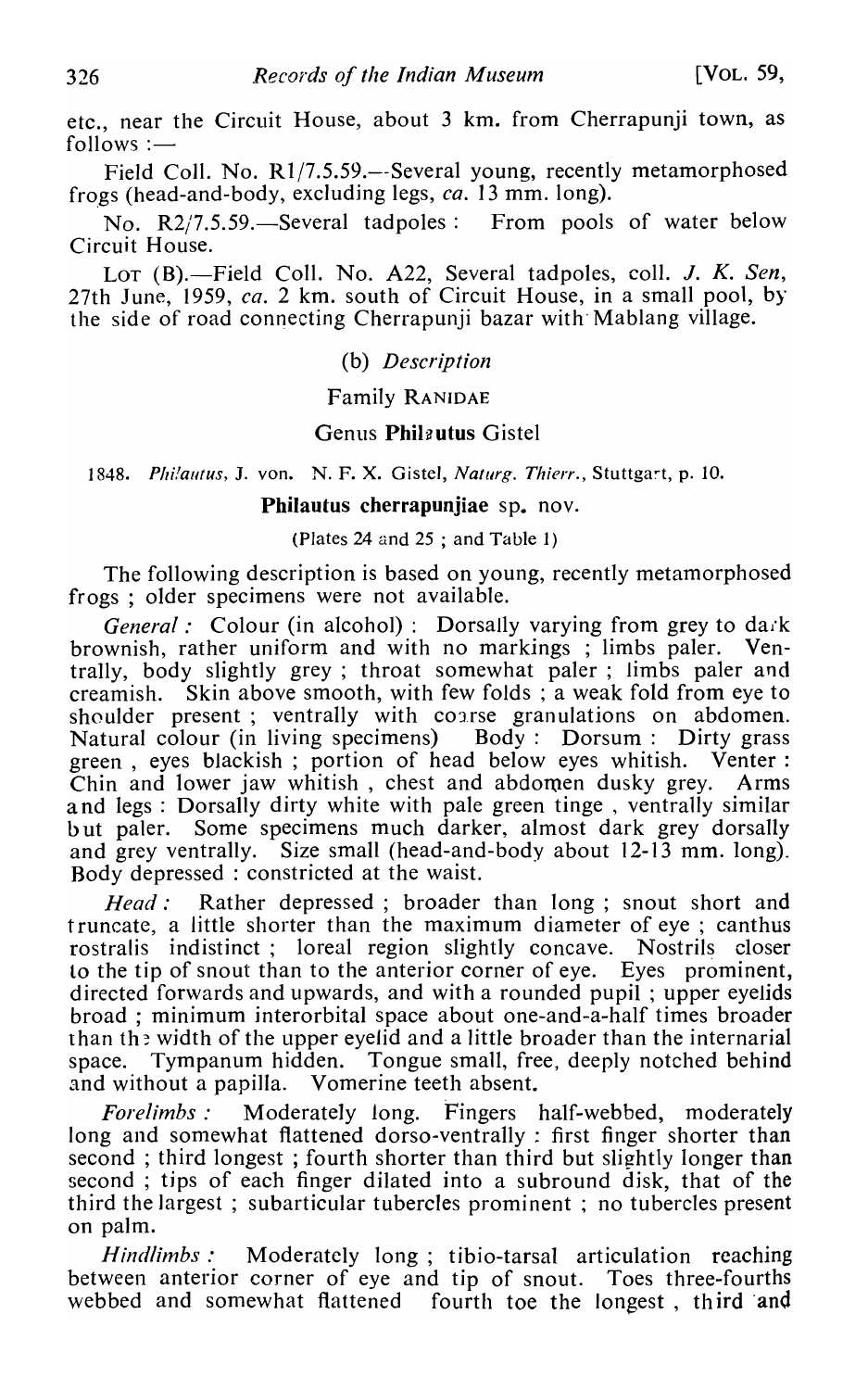fifth subequal, nearly reaching the distal subarticular tubercle of fourth; second shorter than third and nearly reaching the distal subarticular tubercle of the latter ; first shortest and stopping far below the base of the disk of second; tips of each toe dilated into a subround disk; subarticular tubercles moderately developed; with a fold of skin on the outer side of fifth toe ; no metatarsal tubercle present.

Sexes not distinguishable externally in young frogs.

*Measuremenls.-See* Table 1.

## TABLE 1.

*Body-measurements in mm. of young, recently metamorphosed frogs*  (holotype and paratypes) of Philautus cherrapunjiae *Roonwal and Kripalani, from Cherrapunji, Assam.* 

| Body-parts                                                                                                       | Holo-<br>type | Paratypes      |              |         |                |                |
|------------------------------------------------------------------------------------------------------------------|---------------|----------------|--------------|---------|----------------|----------------|
|                                                                                                                  | $\mathbf{1}$  | $\overline{2}$ | 3            | 4       | 5              | 6              |
| 1. Length of head-and-body<br>(from tip of snout to<br>vent)                                                     | 12            | 12.1           | 13           | 12      | 12.6           | 12.5           |
| 2. Length of head (from<br>tip of snout to angle<br>of jaws)                                                     | 4.5           | 4.5            | 4.6          | 4.5     | 4.3            | 4.5            |
| 3. Width of head (at angle<br>of <i>jaw</i> )                                                                    | 5             | 5              | $5-1$        | 5       | 5              | 5              |
| 4. Length of snout (from<br>tip of snout to anterior<br>corner of eyes)                                          | 2.4           | 2.4            | 2.5          | 2.4     | 2.5            | $2 - 4$        |
| 5. Max. length of eye (from<br>anterior to posterior<br>corner)                                                  | 2.6           | 2.6            | $2 - 7$      | 2.6     | $2 \cdot 7$    | 36             |
| 6. Min. interorbital distance                                                                                    | 3             | 3              | $\mathbf{3}$ | $3-1$   | 3              | $3 - 1$        |
| 7. Distance between<br>an-<br>terior edge of nostril<br>to tip of snout                                          | 0.4           | 0.4            | 0.5          | $0 - 4$ | 0.5            | $0 - 4$        |
| 8. Distance<br>between an-<br>terior edge of nostril<br>and anterior corner<br>of eye of its side                | 2             | $\mathbf 2$    | $\mathbf{2}$ | 2       | $\overline{2}$ | $\overline{2}$ |
| 9. Length of arm (from<br>proximal<br>end<br>οt<br>junction of arm with<br>the body to tip of<br>longest finger) | 11.5          | 11.5           | 11.5         | 11.6    | $11-5$         | $11-6$         |
| 10. Length of hand (from<br>base of palm to tip of<br>longest finger)                                            | 4.5           | 4.5            | 4.5          | 4·6     | 4.5            | $4 - 6$        |
| 11. Max. diameter of disc<br>of 3rd finger                                                                       | 0.56          | 0.5            | 0.5          | 0.5     | 0.5            | $0 - 5$        |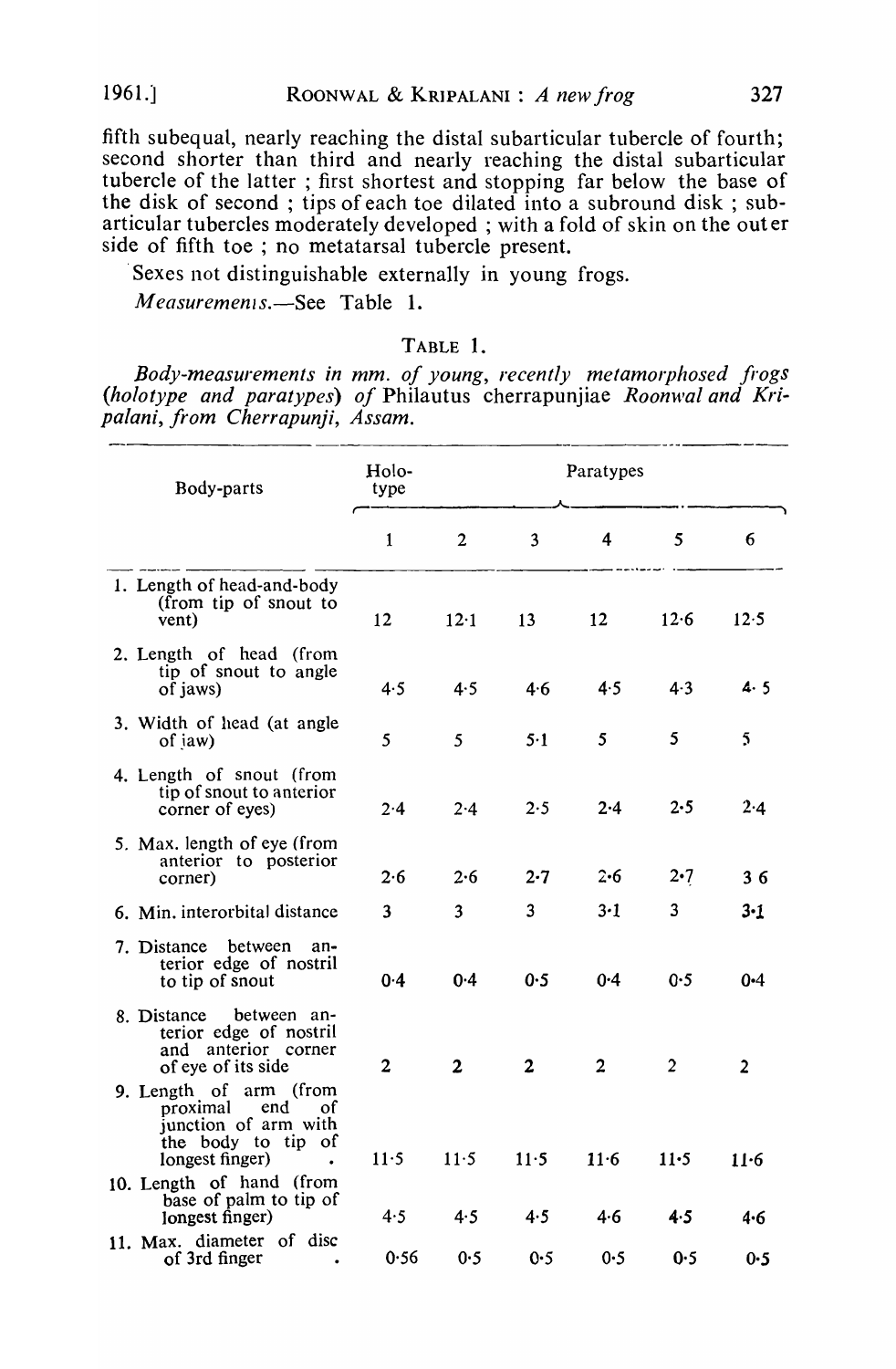| $R_{\text{M}}$ parts                                                                                                             | Holo-<br>type           |                | Paratypes               |                         |                          |                          |
|----------------------------------------------------------------------------------------------------------------------------------|-------------------------|----------------|-------------------------|-------------------------|--------------------------|--------------------------|
|                                                                                                                                  | $\mathbf{1}$            | $\overline{2}$ | $\overline{\mathbf{3}}$ | $\overline{4}$          | 5                        | 6                        |
| 12. Length of 1st finger                                                                                                         | $\mathbf{1}$            | $\mathbf{1}$   | $\mathbf{1}$            | 1·1                     | $\mathbf{1}$             | $1-1$                    |
| 13. Length of 2nd finger                                                                                                         | $\overline{2}$          | $\overline{2}$ | $\overline{2}$          | $\overline{2}$          | $\overline{2}$           | $\overline{2}$           |
| 14. Length of 3rd finger                                                                                                         | $\overline{\mathbf{3}}$ | $\overline{3}$ | $\overline{3}$          | $\overline{\mathbf{3}}$ | 3                        | $\overline{\mathbf{3}}$  |
| 15. Length of 4th finger                                                                                                         | $\overline{2}$          | $\overline{2}$ | $\overline{2}$          | $\overline{2}$          | $\overline{2}$           | $\overline{2}$           |
| 16. Length of leg (from<br>midventral<br>line<br>οf<br>attachment<br><sub>of</sub><br>leg<br>with body to tip of<br>longest toe) | 19                      | 19.5           | 20                      | 19                      | 19                       | 19                       |
| 17. Length of tibia (from<br>to tibio-tarsal<br>knee<br>joint)                                                                   | 6                       | 6              | 6                       | 6.1                     | 6                        | 6                        |
| 18. Length of foot (from<br>base of foot to tip of<br>longest toe)                                                               | $\overline{7}$          | $\tau$         | $7\overline{ }$         | $\overline{7}$          | $\overline{\mathcal{L}}$ | $\overline{\mathcal{L}}$ |
| 19. Max. diameter of disc of<br>4th toe                                                                                          | 0.6                     | 0.5            | 0.5                     | 0.6                     | 0.6                      | 0.5                      |
| 20. Length of 1st toe                                                                                                            | $\overline{2}$          | $\overline{2}$ | $\overline{2}$          | $\overline{2}$          | $\overline{2}$           | $\overline{2}$           |
| 21. Length of 2nd toe                                                                                                            | $\overline{\mathbf{3}}$ | $\overline{3}$ | $\overline{\mathbf{3}}$ | $\overline{3}$          | $\overline{\mathbf{3}}$  | $\overline{\mathbf{3}}$  |
| 22. Length of 3rd toe                                                                                                            | 4                       | $\overline{4}$ | $\overline{4}$          | $\overline{\mathbf{4}}$ | 4                        | 4                        |
| 23. Length of 4th toe                                                                                                            | 5                       | 5.1            | 5                       | 5                       | 5                        | 5                        |
| 24. Length of 5th toe                                                                                                            | 4                       | 4              | $\overline{4}$          | 4                       | 4                        | 4                        |

# (c) *Type-specimens*

All type-specimens are deposited with the Zoological Survey of India, Calcutta.

*Holotype*.—A young, recently metamorphosed frog, Z.S.I. Reg. No. 20806, in spirit in a vial, Cherrapunji, Assam (from LOT "A", No. R1/7.5.59, in "Material" above), coll. *M. L. Roonwal & A. P. Kapur*, 7th May, 1959.

*Paratypes.*—Six young frogs, with the same data as the holotype; Z.S.I. Reg. Nos. 20807-20812.

#### (d) *Type-locality*

INDIA: Near Circuit House, *ca.* 3 km. from Cherrapunji town (Khasi-Jaintia Hills District, Assam), alt. *ca.* 1330 metres above mean sea-level.

## (e) *Geographical Distribution*

INDIA: Assam: Cherrapunji and immediate vicinity (Khasi-Jaintia Hills District), altitude *ca.* 1330 metres.

(f) *Comparisons* 

Philautus *cherrapunjiae* Roonwal & Kripalani is close to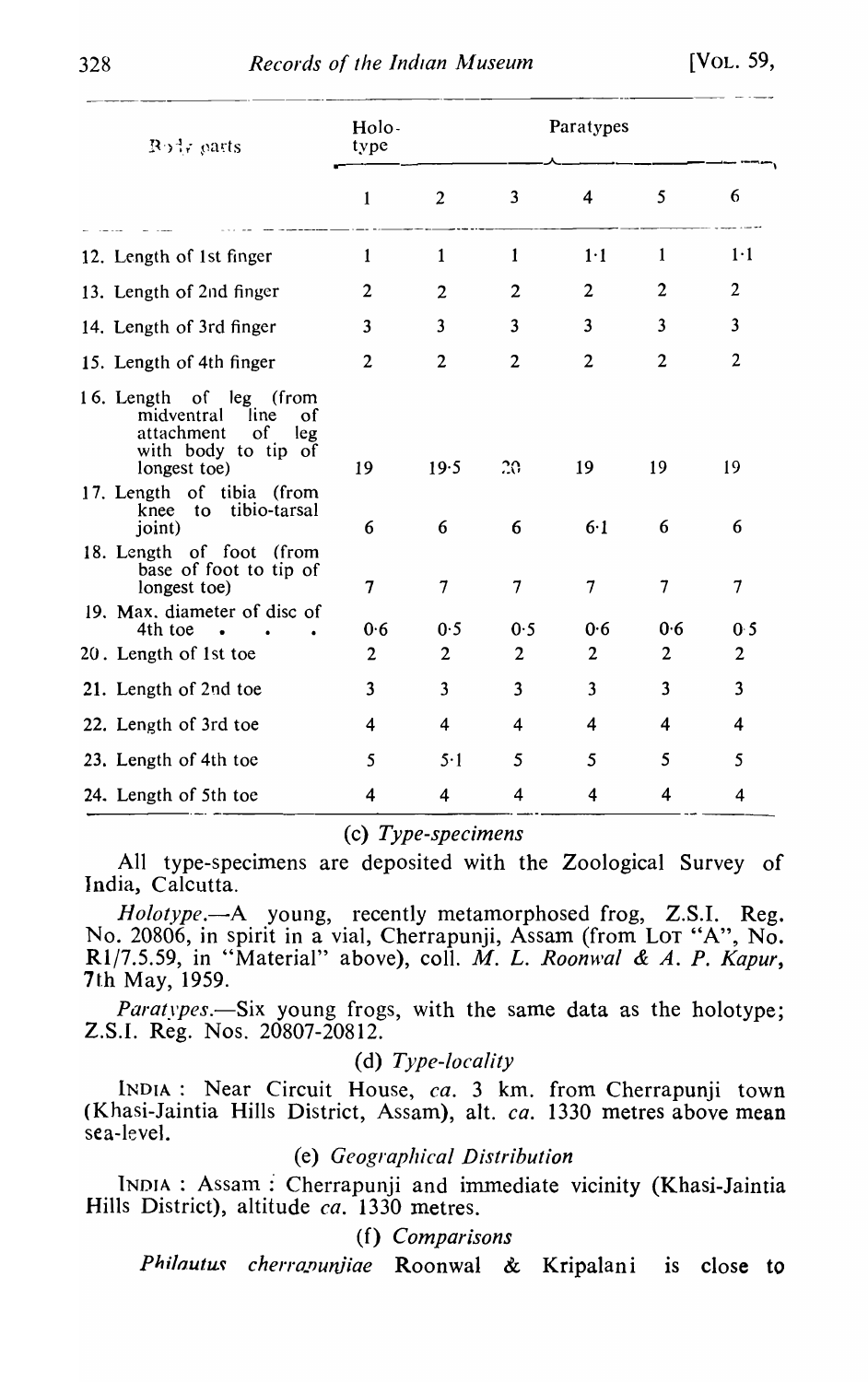P. *vittatus* (Boulenger) from Upper Burma, Thailand and Cochin China, but differs from the latter as follows :--

## (a) FROG:

(i) Snout truncated *(vs.* pointed in *viltatus).* (ii) Fingers half-webbed *(vs.* with only rudiments of \\'ebs). (iii) Metatarsal tubercles absent (a feeble inner metatarsal tubercle present in *vittatus).* (iv) Tibiotarsal articulation almost reaching the snout, *i.e.*, midway between anterior corner of eye and tip of snout *(vs.* stopping short at the eye in *vitlatus).*  (v) Colour above a uniform greyish to dark blackish brown, without a pattern and without any yellow (in *vittatus,* yellowish and closely speckled with brown, the latter forming a band on either side of head; above this a lateral yellowish band continued forward as a narrow line above the edge of upper eyelid).

# (b) TADPOLE :

With the labial tooth row formula :

 $4\frac{1}{4}$   $4\frac{1}{4}$   $3\frac{1}{4}$  $3 - 3$ 3 *in rill«ius).* 

## III-DESCRIPTION OF. THE TADPOLE

## (Plate 25 and Table 2)

The tadpoles collected were well developed. In some specimens the spiracle was still present and functional, and the forelegs had not yet emerged (Pl. 25, Fig. 1), while others were about to metamorphose (Pl. 25, Fig. 2) (and, in fact, some did metamorphosed into frogs the day after the collection); in the latter the forelegs had emerged and the spiracle had disappeared. The description given below is based on the former stage *i.e.*, with the tadpoles having the spiracle still present and functional and with no forelegs  $:=$ 

General : Natural colour (in living specimens) : Blackish all over dorsum, dusky below; tail blackish. Colour (in alcohol-preserved specimens): Dorsum and tail dark grey; below paler Size: Moderate; total length with tail (in spirit-preserved specimens) *ca.* 34-36 mm.

*Head and body:* Oval, slightly flattened, with the ventral surface moderately convex. Tip of snout bluntly rounded. Nostrils lying nearer the anterior corner of eye than to the tip of snout, and directed upwards'and outwards; the internarial distance less than the interorbital distance *(ca.* 1.5 mm. *VS.* 2.4 mm.). The paired eyes directed forwards and upwards and placed dorso-laterally on the snout; lying about onethird the distance between the tip of snout and the distal end of base of hindlimbs, and about midway between the tip of snout and the spiracle. With a single spiracle which is sinistral, lateral, tubular and pointing upward and backward and lying somewhat nearer the base of the tail than to the tip of the snout; opening of spiracle subround to oval, with the maximum diameter *ca.* 1 mm. Vent situated dextrally.

*Mouth disc:* Small, directed downwards and a little backwards. Anterior lip edged by *tvvo* rows of lateral papillae. Posterior lip edged throughout by two rows of papillae. Beak well developed, with the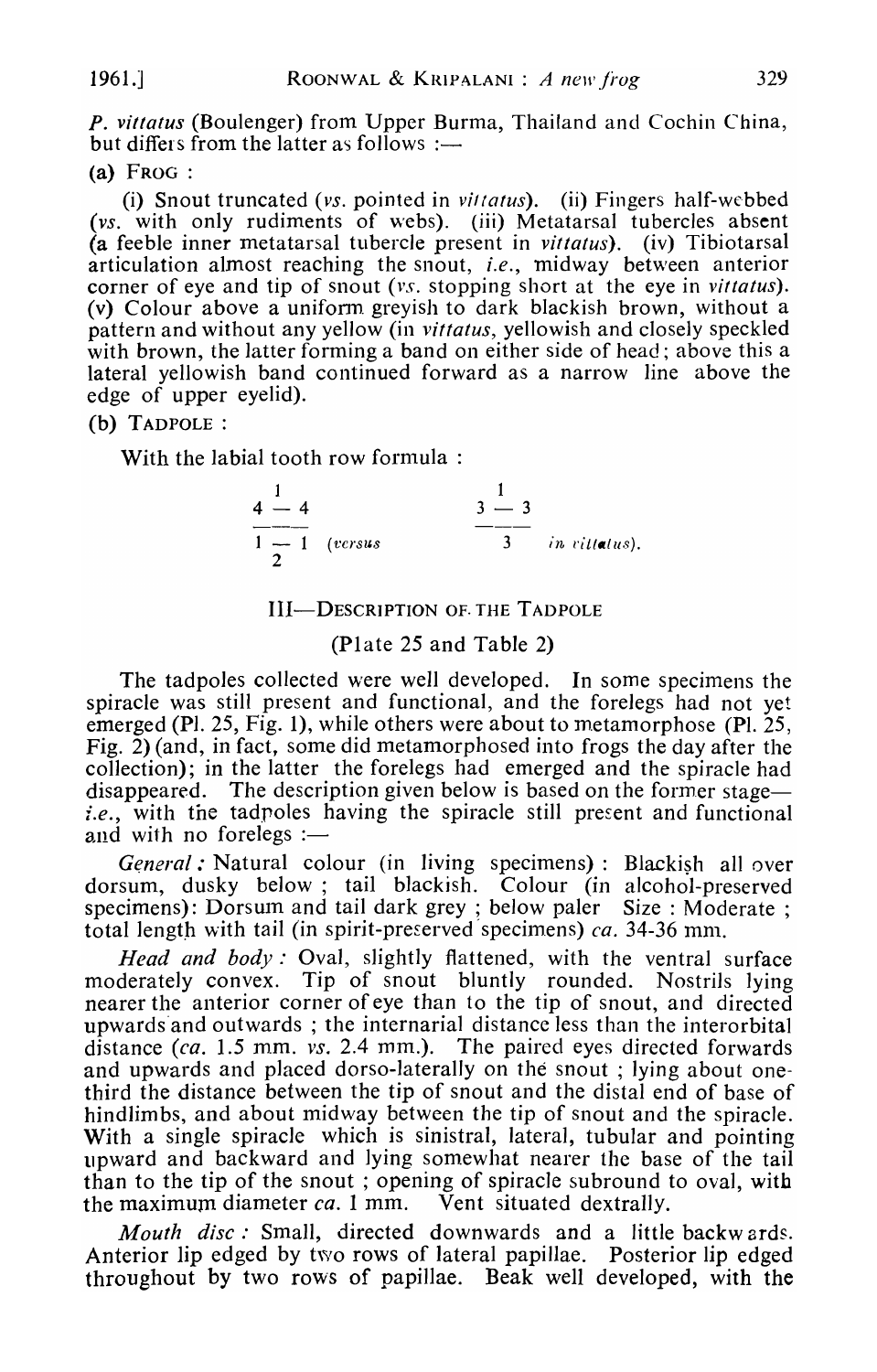edges broadly blackened, lower part stout and V-shaped, both upper and lower parts finely serrated. Labial tooth row formula:



*Legs.'* Forelegs not yet emerged from body, except in tadpoles nearing metamorphosis. Hindlegs moderately long, but much shorter than tail, with 5 toes; each toe with a prominent, subround disc at the tip; intermetatarsal tubercles present.

*Tail*: About one-and-a-half times as long as head-and-body; gradually tapering distally to a blunt point. Tail membrane deeper dorsally than ventrally ; both the dorsal and the ventral membranes arising a little behind the base of the hindlimbs ; muscular portion of tail well developed and tapering distally to a point.

*Measurements.-See* Table 2.

## TABLE 2.

*Measurements in mm. of well-developed tadpoles (Plate 25, Fig.l) of* Philautus cherrapunjiae Roonwal and Kripalani with the forelimbs *not yet emerged and the spiracle still present.* 

| Body-part                                                                           | Measurements<br>(in m m) |
|-------------------------------------------------------------------------------------|--------------------------|
| 1. Total length, with tail.                                                         | $34 - 36$                |
| 2. Length of head-and-body (from tip of snout to the anterior<br>base of hind leg). | $12 - 13$                |
| 3. Maximum width of head-and-body                                                   | $8 - 9$                  |
| 4. Length of tail (from vent to tip of tail)                                        | $20 - 21$                |
| 5 Maximum height of tail                                                            | $4.5 - 4.6$              |

## IV-FIELD OBSERVATIONS (a) *General (climate, etc.)*  (Table 3)

Owing to its altitude (4309 ft. or *ca.* 1330 metres), Cherrapunji (Lat.  $25^{\circ}15'$ N. and Long 91°44′E.) is a relatively cool place. The monthly means of daily maximum temperatures varied from 60.3°F. (in January) to 72·5°F. (in August), and of the daily minimum temperatures from 46.1°F. (in January) to  $65.3$ °F. (in July and August). The highest temperature recorded during the  $35$ -year period (1906-40) was  $85^{\circ}$ F. (on 4th October, 1938) and the lowest 33°F. (on 19th February, 1938 and 27th March, 1912).

Cherrapunji is a very humid place and also the wettest on earth. The mean fortnightly relative humidity varies from  $61\%$  (March) to 93% (July), the most humid months being. May to September (mean fortnightly  $R.H., 82-93\%$ ). The mean monthly rainfall (data for 35 years, 1906-40) varies from 0.49 inches (in December) to 106 inches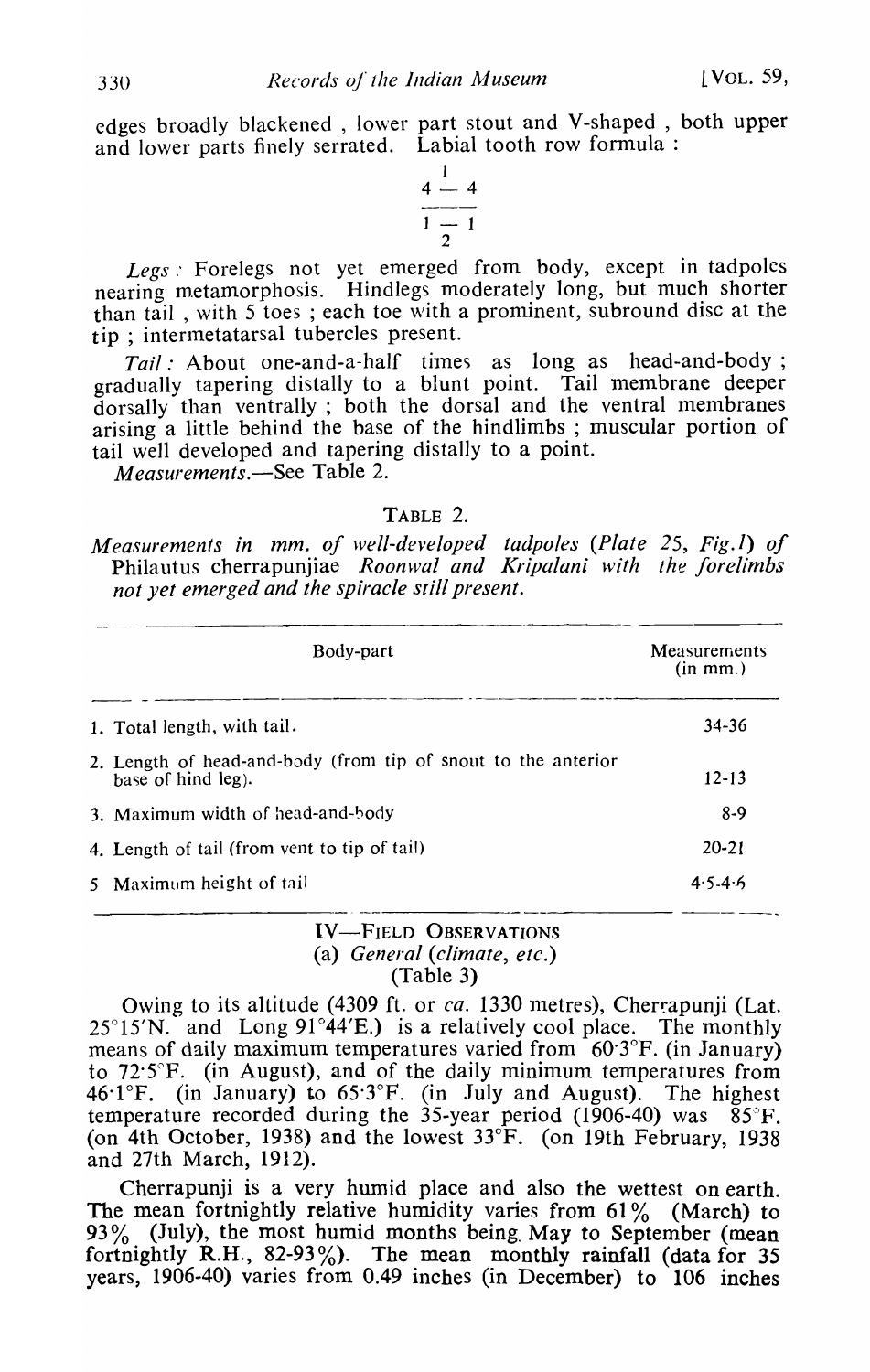(in June), the annual average being  $425.23$  inches. The bulk of this rainfall *(ca.* 323 inches) is received during the four monsoon months, May·-August. The five driest months are from November to March when little or no rainfall is received, the figures, in inches, being as follow  $\epsilon$ :—November 2.70; December 0.49; January 0.75; February 2.11 and March  $7.27$ . Even the grass is said to dry up in March and April.

The place is also very misty, low clouds constantly hovering about the place, particularly during the monsoon months.

The day when the young frogs were collected (7th May, 1959) was cloudy, with the sun peeping out occasionally and there was an intermittent drizzle throughout the day.

#### TABLE 3.

*Summary of weather of Cherrapunji, Assam (meteorological observatory at Lat.* 25° 15' *N. and Long.* 91°44' *E.; altitude above mean sealevel, 4309 ft. or ca.· 1330 metres). [Data based on* 35 *years record (1906-1940) of the Meteorologlcal Department.]* 

| Item                                                                                     | Range                                                          | Annual Total or<br>Mean |
|------------------------------------------------------------------------------------------|----------------------------------------------------------------|-------------------------|
| 1. Atmospheric pressure                                                                  |                                                                |                         |
| (a) First fortnight of month                                                             | 863.0 mb. $(\text{Ju}!y)$ —871.8 mb. Mean: 868.3 mb.<br>(Dec.) |                         |
| (b) Second fortnight of $860.8$ mb. (July)— $869.5$ mb. Mean: $865.9$ mb<br>month.       | (Dec.).                                                        |                         |
| 2. Mean monthly temperature<br>(degrees F.)                                              |                                                                |                         |
| (a) Daily Maximum                                                                        | 60.3 (Jan.)–72.5 (Aug.) Mean: 68.9 F.                          |                         |
| (b) Daily Minimum                                                                        | 46.1 (Jan.)-65.3 (July & Mean: 57.6°F.<br>$Aug.$ ).            |                         |
| 3. Relative Humidity                                                                     |                                                                |                         |
| (a) First fortnight of month $61\%$ (Mar.) $-93\%$ (July)                                |                                                                | Mean: $76\%$            |
| (b) Second fortnight of $62\%$ (Mar.) $-92\%$ (July)<br>month.                           |                                                                | Mean: $80\%$            |
| 4. Mean monthly rainfall $0.49$ (Dec.) $-106$ (June) Total: 425.23 inches<br>(in irches) |                                                                |                         |

# (b) *Behaviour of tadpoles and young frogs*  (Text-fig. 1)

The following observations were made on the behaviour of tadpoles and young, freshly metamorphosed adults, in the field and in the laboratory.

(i) *Tadpoles:* 

Just below the Circuit House of Cherrapunji, about 30 metres from the main gate, there were, on 7th May, 1959, two stagnant and apparently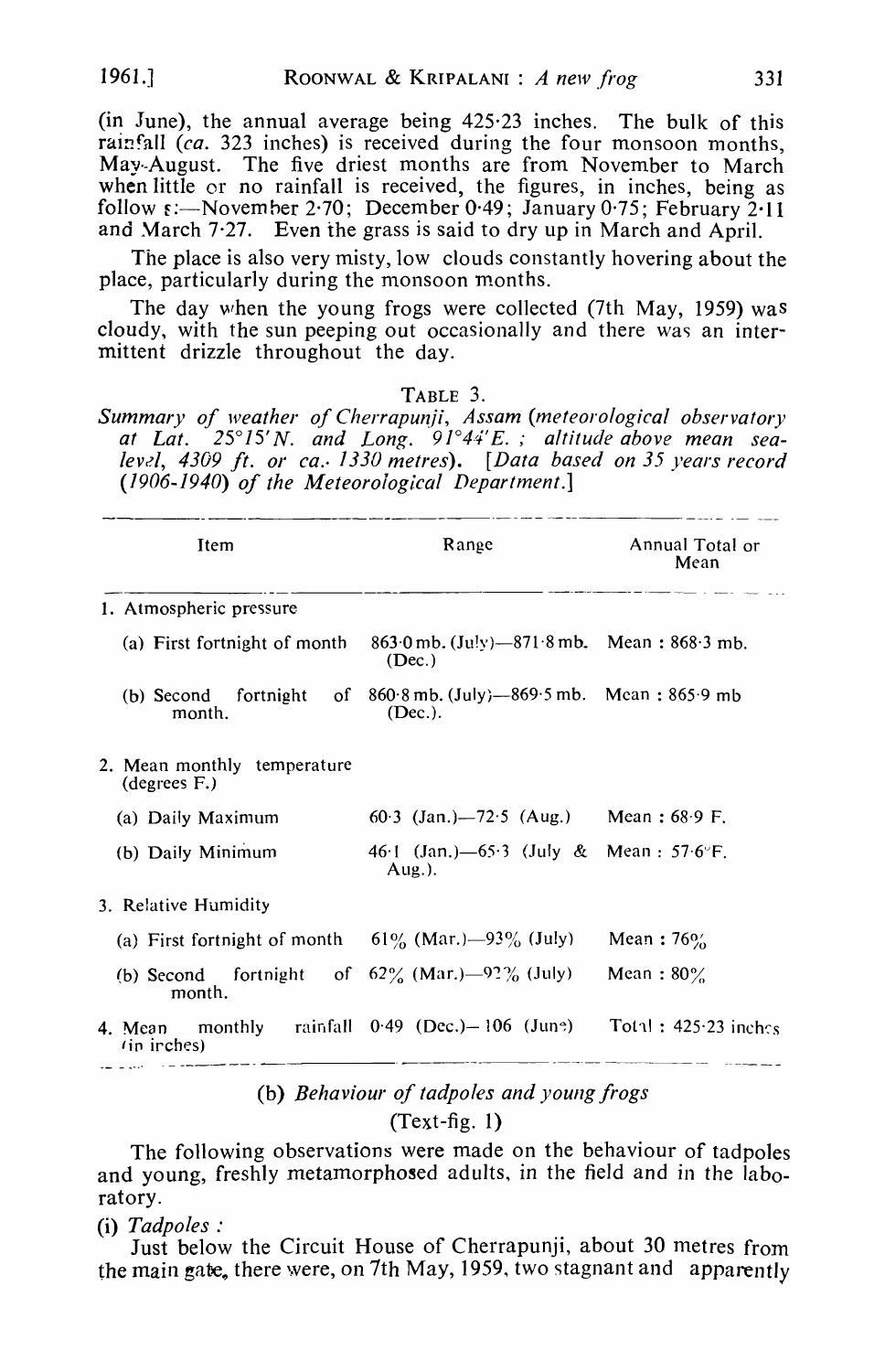permanent pools of water, one  $ca. 10 \times 20$  metres and the second somewhat smaller. The pools had low grass growing all round and also inside the pools, and were probably about 3-4 metres deep.

The tadpoles showed gregariousness and were found swimming in compact, irregularly-shaped schools (Text-fig. 1) of about 100-200 individuals in each, usually just below (ca. 10 cm.) the surface of water-These schools could be seen as dark patches on the water. Five such schools were seen, but there must have been more. When disturbed by means of a stick, the school temporarily broke up and the individuals swarm about separately, but within a few minutes they regrouped themselves into a school.



 $T_{\text{X}}$ T-FIG. 1.--Diagrammatic view of a pool of water below Circuit House, Cherrapunji (Assam) to show two schools of tadpoles, of *Philantus cherrap injiae* Roonwal & Kripa!ani as seen on 7th May, 1959.

## (ii) *Young frogs:*

In the grass and elsewhere near the pools of water mentioned above, the young, freshly metamorphosed, frog; were found sitting singly or in groups of twos and threes. Their favourite place appeared to be the masonary gate pillars, about 2 metres high, of the Circuit House compound, and they gave the impression as if they were drying themselves, although the weather throughout the day was very cloudy and misty, with intermittent drizzles of rain. Some of these frogs still carried the remnant of the tadpole tail, about 5-8 mm. long.

# (c) *Metamorphosis*

About 40 tadpoles which were collected at Cherrapunji on the 7th May, 1959, were brought to Shillong the same night, and kept in a basin of tap-water. (When collected at Cherrapunji, none of the tadpoles had any trace of external foreleg, but a pair of functional and well developed of hindlegs was present the tail was long.) Next morning